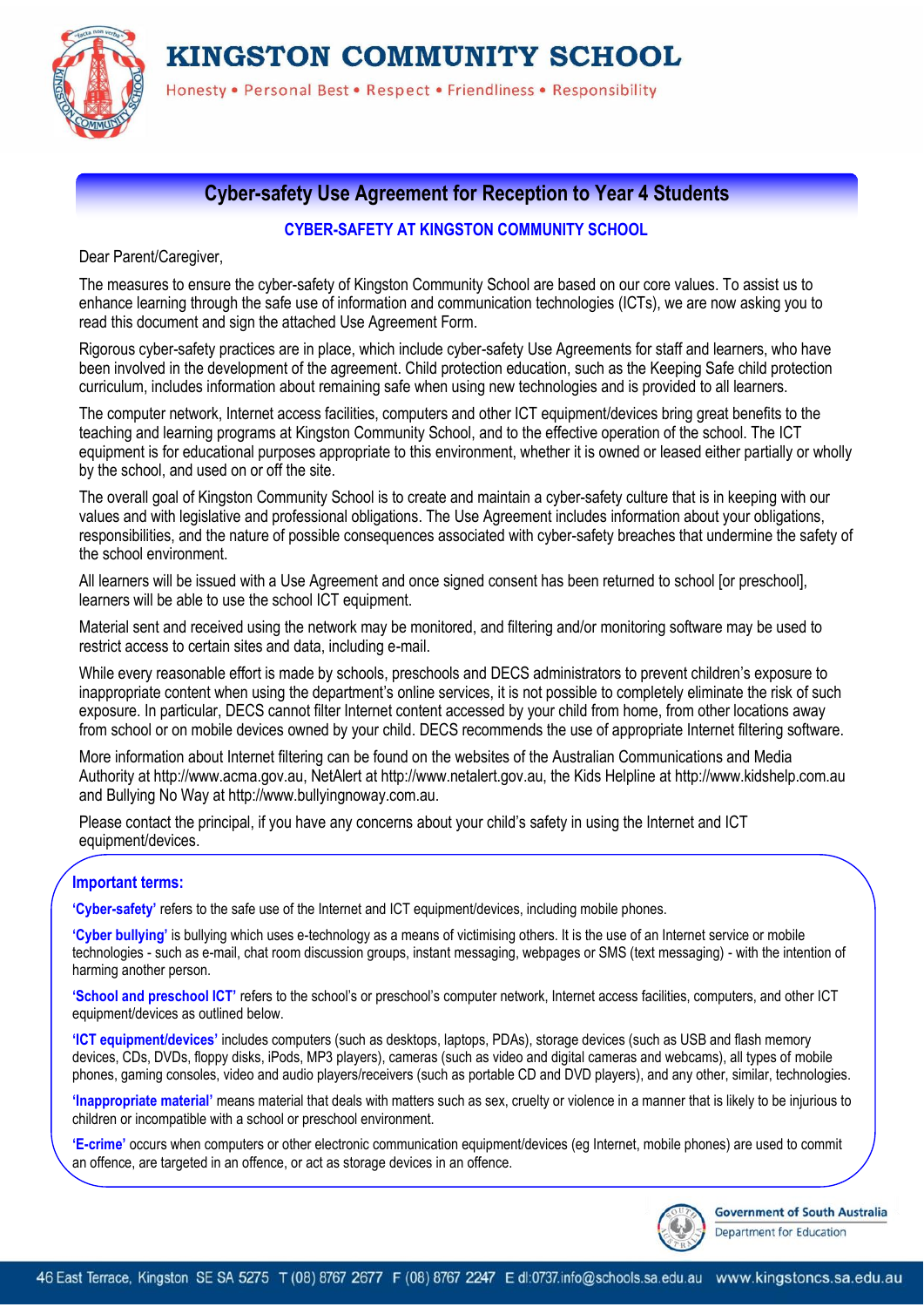# **Strategies to help keep Kingston Community School Cyber-safe**

Parents/caregivers play a critical role in developing knowledge, understanding and ethics around their child's safety and safe practices regardless of the time of day. Being cyber-safe is no exception and we invite you to discuss with your child the following strategies to help us stay safe when using ICT at school and after formal school hours.

- **1.** I will use school ICT equipment only when my parents/caregivers have signed my Use Agreement form and the completed form has been returned to school.
- **2.** I will use the computers and other ICT equipment only for my learning and only with my teacher's permission.
- **3.** I will go online or use the Internet at school only when a teacher gives permission and an adult is present.
- **4.** If there is something I'm not sure about, I will ask my teacher.
- **5.** I will use the Internet, e-mail, mobile phones and any other ICT equipment only for positive purposes. Therefore, I will not be mean, rude or unkind to or about other people.
- **6.** I will keep my password private.
- **7.** If I find anything that upsets me, is mean or rude, or that I know is not acceptable at our school, I will:
	- not show others
	- **turn off the screen**
	- get a teacher straight away.
- **8.** Only with written permission from home and the school will I bring any ICT equipment/devices to school. This includes things like mobile phones, iPods, games, cameras, and USB/portable drives.
- **9.** I will ask my teacher's permission before I put any personal information online. Personal identifying information includes any of the following:
	- my full name
	- my address
	- my e-mail address
	- my phone numbers
	- photos of me and/or people close to me.
- **10.** I will be careful and will look after all our school lCT equipment by:
	- not being silly and playing around with it
	- **•** following our school cyber-safety strategies
	- **•** telling a teacher about anything wrong or damaged.
- **11.** If I'm not cyber-safe, the school may need to tell my parents/caregivers and there may be consequences associated with my behaviour.